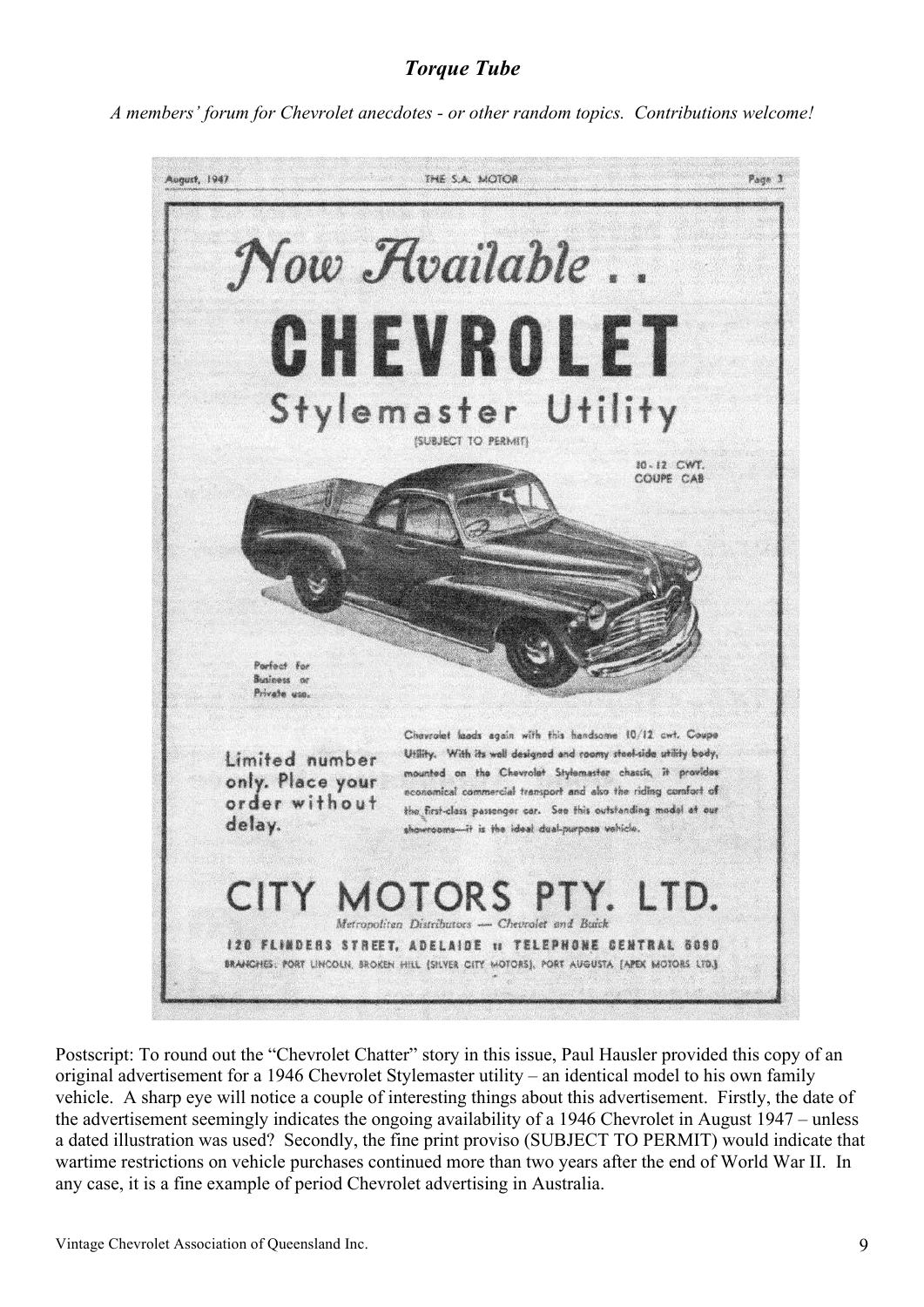Continuing the advertising theme, the road safety illustration below has no date, but it has a 1940s look (or thereabouts) that will ring true for many members who learned to drive in the days before 'blinkers' were routinely fitted to vehicles sold in Australia.



The final bit of advertising comes from America by a long-lost manufacturer, Briggs-Detroiter Company, of Detroit, Michigan, USA.

What is unexpected, however, is the model name of the 1914 Detroiter speedster – *The Kangaroo*.

Why would an American manufacturer choose to name their speedster after a native Australian animal?

And the advertising catchcry: "Every normal young man – from 16 to 76 years young – appreciates this type of automobile. There's a secret exhilaration in knowing that you can pass anything on the road; a healthy pride in driving a car of such distinction. 'Tis a sporty, racy model with speed in every line."

Just the thing for the 16 to 76+ years young VCAQ members to desire – and not to be confused with the nicknamed "Kangaroo" cone-clutch Chevrolets, pre 1925.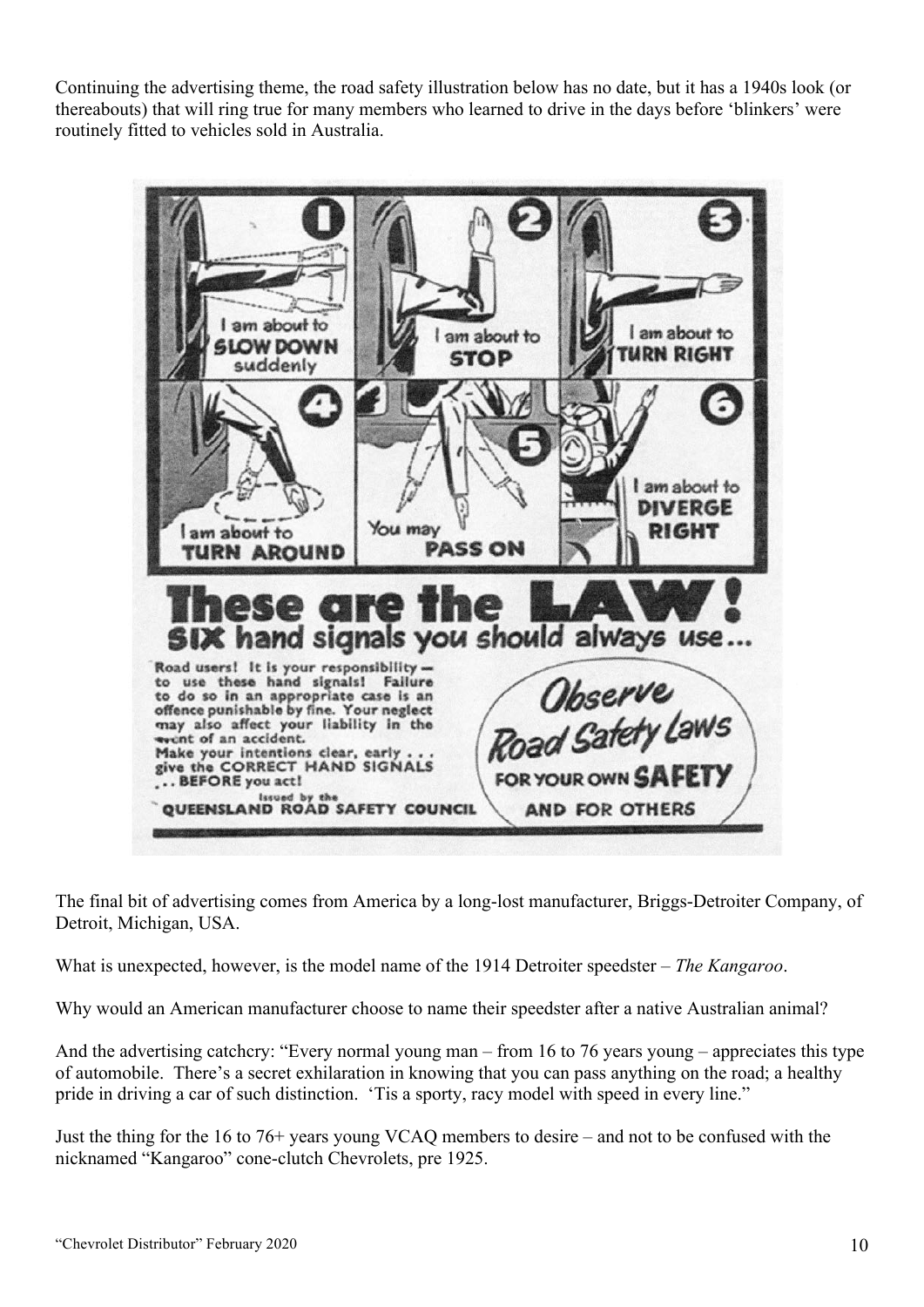

The Kangaroo-\$900

## Zip!-Zip!-You're there and back again in this mile-a-minute Detroiter

Every normal young man-from 16 to 76 years youngappreciates this type of automobile. There's a secret exhilaration in knowing that you can pass anything on the road; a healthy pride in driving a car of such distinction. 'Tis a sporty, racy model with speed in every line.

On the track, this speedster with its 32 H. P. Detroiter Motor, has made more than a mile a minute. It is stripped of every ounce of superfluous weight; has flush lines everywhere; smooth-drawn upholstery; not an ungainly angle or hook or knob anywhere. The equipment is like that of a track athleteeverything essential but no more.

Battery lighting or Presto light is optional. Detroiter-Remy self-starting and lighting system is \$125 extra. Colors are fire-chief red or dulled gray with black fenders.



Only 150 of these speedsters are being manufactured this season. Also two weeks must be allowed between receipt of order and delivery. Request for a Kangaroo should be made immediately, direct to the factory.

For description of the complete line, embracing touring cars in several models and roadsters from \$850 to \$1,050, address the nearest Detroiter distributor or dealer, or write the factory for illustrated catalog.

Detroit, Mich.